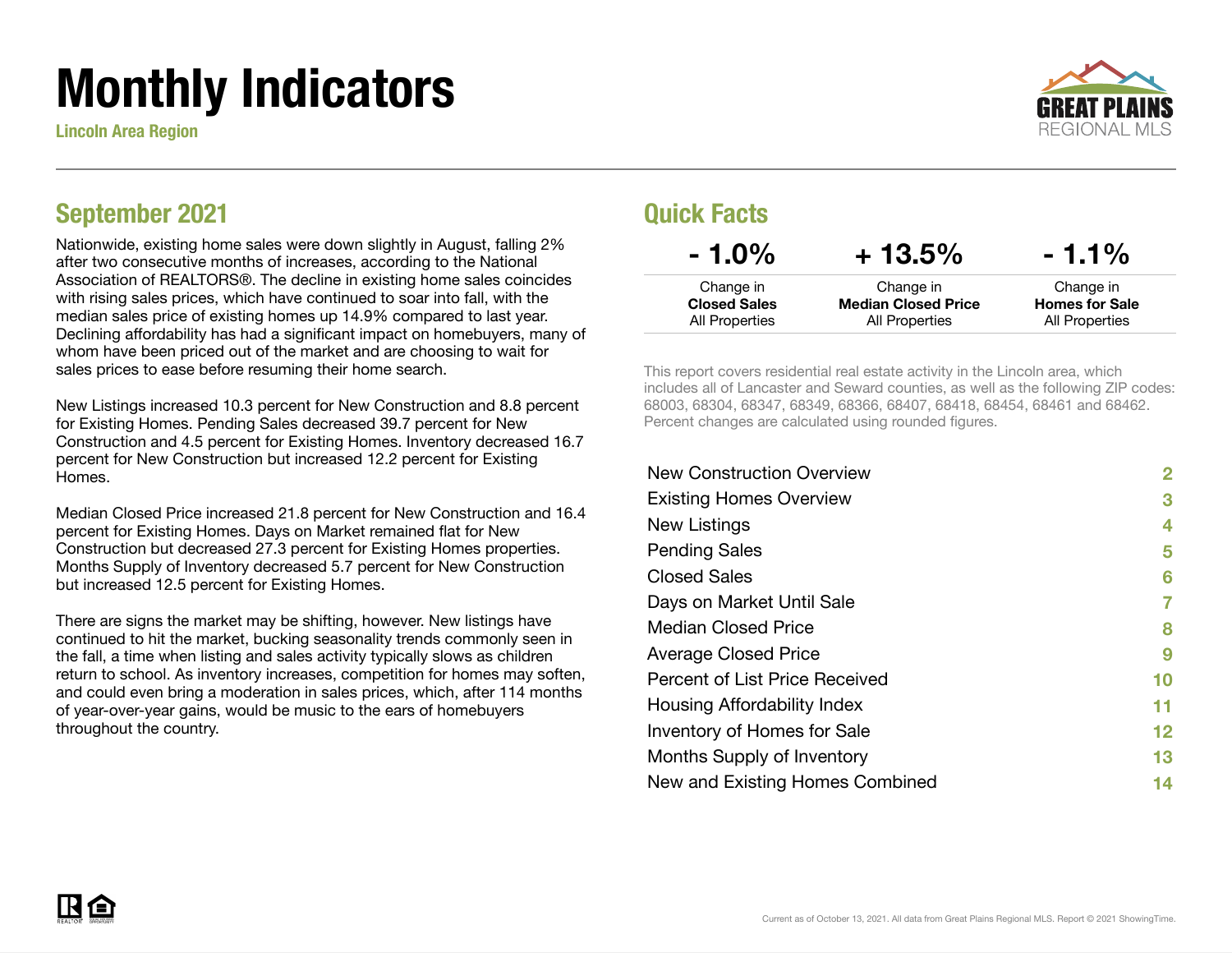### New Construction Overview

Key metrics by report month and for year-to-date (YTD) starting from the first of the year. New Construction properties only.



| <b>Key Metrics</b>                    | <b>Historical Sparkbars</b>                                        | 9-2020    | 9-2021    | % Change | <b>YTD 2020</b> | <b>YTD 2021</b> | % Change |
|---------------------------------------|--------------------------------------------------------------------|-----------|-----------|----------|-----------------|-----------------|----------|
| <b>New Listings</b>                   | $3 - 2021$<br>$9 - 2021$<br>$9 - 2019$<br>$3 - 2020$<br>$9 - 2020$ | 87        | 96        | $+10.3%$ | 1,091           | 843             | $-22.7%$ |
| <b>Pending Sales</b>                  | $9 - 2020$<br>$3 - 2021$<br>$9 - 2021$<br>$9 - 2019$<br>$3 - 2020$ | 68        | 41        | $-39.7%$ | 719             | 565             | $-21.4%$ |
| <b>Closed Sales</b>                   | $9 - 2019$<br>$3 - 2020$<br>$9 - 2020$<br>$9 - 202$<br>$3 - 2021$  | 58        | 49        | $-15.5%$ | 581             | 520             | $-10.5%$ |
| Days on Market Until Sale             | $9 - 2019$<br>$3 - 2020$<br>$9 - 2020$<br>$3 - 2021$<br>$9 - 2021$ | 34        | 34        | 0.0%     | 59              | 44              | $-25.4%$ |
| <b>Median Closed Price</b>            | $9 - 2019$<br>$9 - 2020$<br>$3 - 2020$<br>$3 - 2021$<br>$9 - 2021$ | \$312,000 | \$379,906 | $+21.8%$ | \$326,089       | \$355,008       | $+8.9%$  |
| <b>Average Closed Price</b>           | $9 - 2019$<br>$3 - 2020$<br>$9 - 2020$<br>$3 - 2021$<br>$9 - 2021$ | \$329,241 | \$390,049 | $+18.5%$ | \$337,349       | \$369,603       | $+9.6%$  |
| <b>Percent of List Price Received</b> | $9 - 2019$<br>$9 - 2020$<br>$3 - 2020$<br>$3 - 2021$<br>$9 - 2021$ | 100.4%    | 101.3%    | $+0.9%$  | 100.5%          | 101.3%          | $+0.8%$  |
| <b>Housing Affordability Index</b>    | $9 - 2019$<br>$3 - 2020$<br>$9 - 2020$<br>$3 - 2021$<br>$9 - 2021$ | 134       | 112       | $-16.4%$ | 128             | 120             | $-6.3%$  |
| <b>Inventory of Homes for Sale</b>    | $9 - 2019$<br>$3 - 2020$<br>$9 - 2020$<br>$3 - 2021$<br>$9 - 2021$ | 246       | 205       | $-16.7%$ |                 |                 |          |
| <b>Months Supply of Inventory</b>     | $9 - 2019$<br>$3 - 2020$<br>$9 - 2020$<br>$3 - 2021$<br>$9 - 2021$ | 3.5       | 3.3       | $-5.7%$  |                 |                 |          |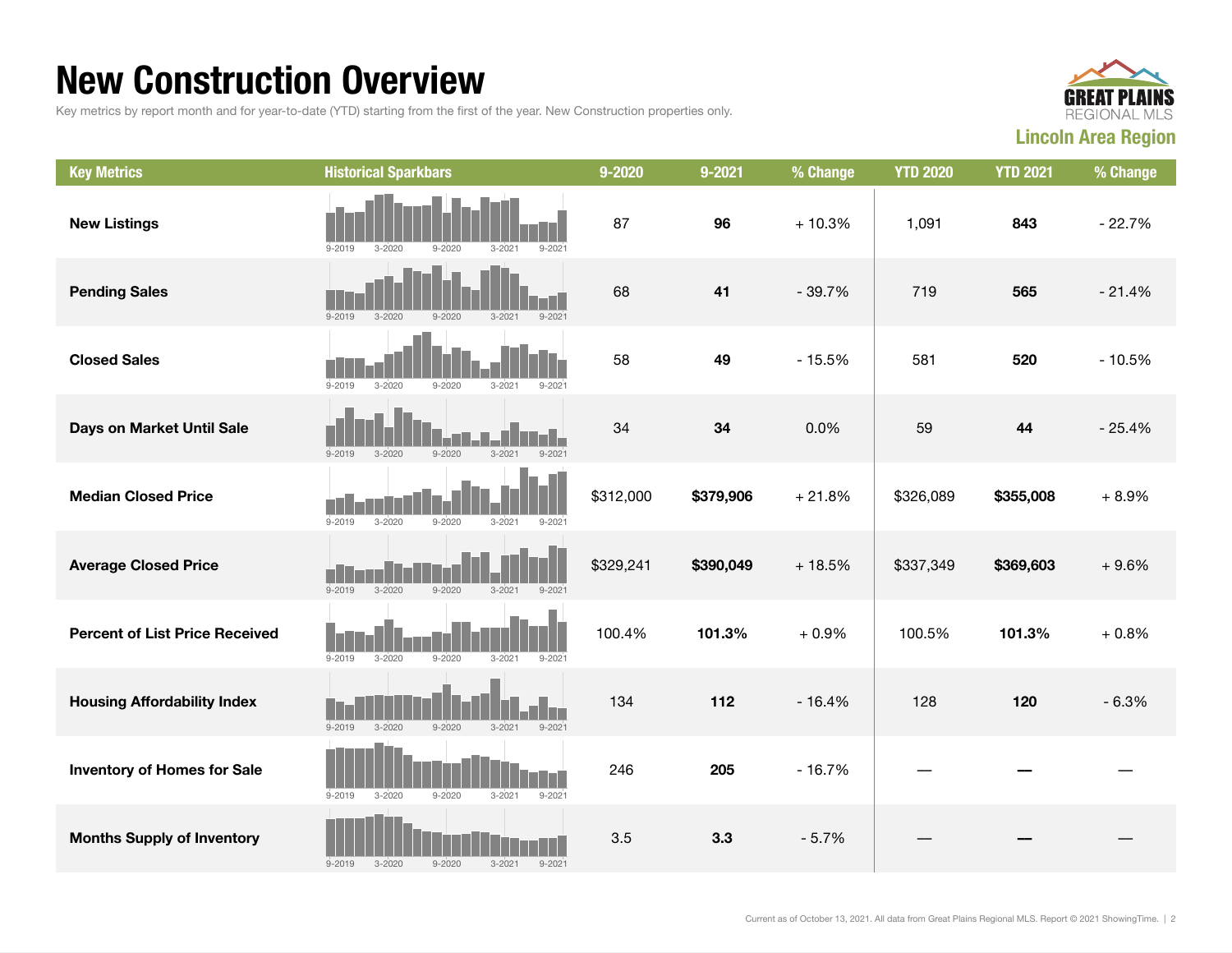## Existing Homes Overview

Key metrics by report month and for year-to-date (YTD) starting from the first of the year. Existing Homes properties only.



| <b>Key Metrics</b>                    | <b>Historical Sparkbars</b>                                                 | 9-2020    | $9 - 2021$ | % Change | <b>YTD 2020</b> | <b>YTD 2021</b> | % Change |
|---------------------------------------|-----------------------------------------------------------------------------|-----------|------------|----------|-----------------|-----------------|----------|
| <b>New Listings</b>                   | $9 - 2020$<br>$3 - 2021$<br>$9 - 2019$<br>$3 - 2020$<br>$9 - 202$           | 454       | 494        | $+8.8%$  | 4,137           | 4,332           | $+4.7%$  |
| <b>Pending Sales</b>                  | $9 - 2019$<br>$3 - 2020$<br>$9 - 2020$<br>$3 - 2021$<br>$9 - 2021$          | 404       | 386        | $-4.5%$  | 3,650           | 3,590           | $-1.6%$  |
| <b>Closed Sales</b>                   | $9 - 2019$<br>$3 - 2020$<br>$9 - 2020$<br>$3 - 2021$<br>$9 - 202$           | 439       | 443        | $+0.9%$  | 3,324           | 3,373           | $+1.5%$  |
| Days on Market Until Sale             | $3 - 2021$<br>$9 - 2021$<br>$9 - 2019$<br>$3 - 2020$<br>$9 - 2020$          | 11        | 8          | $-27.3%$ | 18              | 8               | $-55.6%$ |
| <b>Median Closed Price</b>            | $9 - 2019$<br>$3 - 2020$<br>$9 - 2020$<br>$3 - 2021$<br>$9 - 2021$          | \$214,750 | \$250,000  | $+16.4%$ | \$205,000       | \$235,000       | $+14.6%$ |
| <b>Average Closed Price</b>           | $9 - 2019$<br>$3 - 2020$<br>$9 - 2020$<br>$3 - 2021$<br>$9 - 2021$          | \$250,493 | \$287,650  | $+14.8%$ | \$234,391       | \$270,607       | $+15.5%$ |
| <b>Percent of List Price Received</b> | $9 - 2019$<br>$3 - 2020$<br>$9 - 2020$<br>$3 - 2021$<br>$9 - 2021$          | 100.8%    | 100.4%     | $-0.4%$  | 99.7%           | 102.2%          | $+2.5%$  |
| <b>Housing Affordability Index</b>    | l and<br>$9 - 2019$<br>$3 - 2020$<br>$9 - 2020$<br>$3 - 2021$<br>$9 - 2021$ | 195       | 170        | $-12.8%$ | 204             | 181             | $-11.3%$ |
| <b>Inventory of Homes for Sale</b>    | $9 - 2020$<br>$9 - 2019$<br>$3 - 2020$<br>$3 - 2021$<br>$9 - 2021$          | 286       | 321        | $+12.2%$ |                 |                 |          |
| <b>Months Supply of Inventory</b>     | $9 - 2020$<br>$3 - 2021$<br>$9 - 2021$<br>$9 - 2019$<br>$3 - 2020$          | 0.8       | 0.9        | $+12.5%$ |                 |                 |          |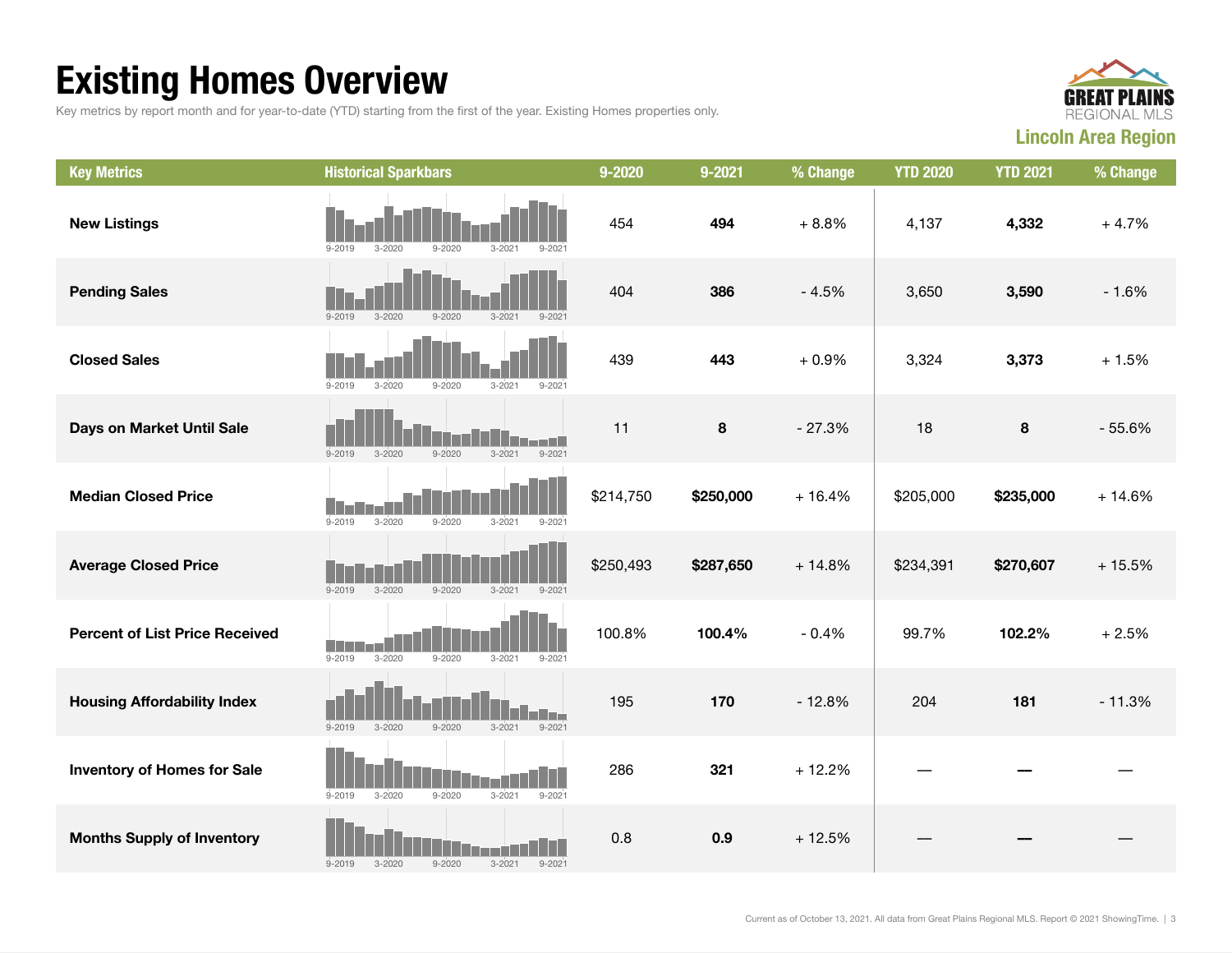## New Listings

A count of the properties that have been newly listed on the market in a given month.





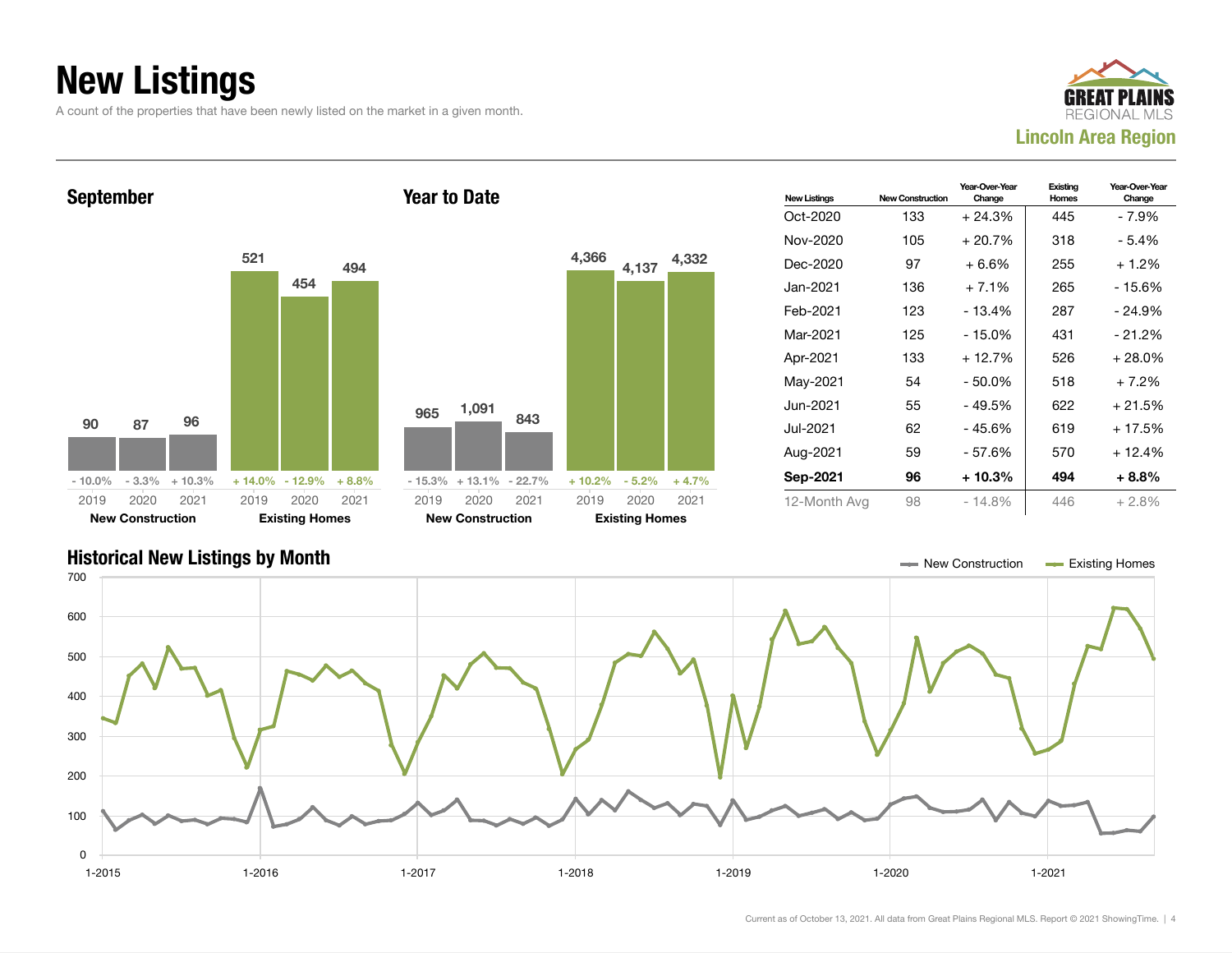### Pending Sales

A count of the properties on which offers have been accepted in a given month.





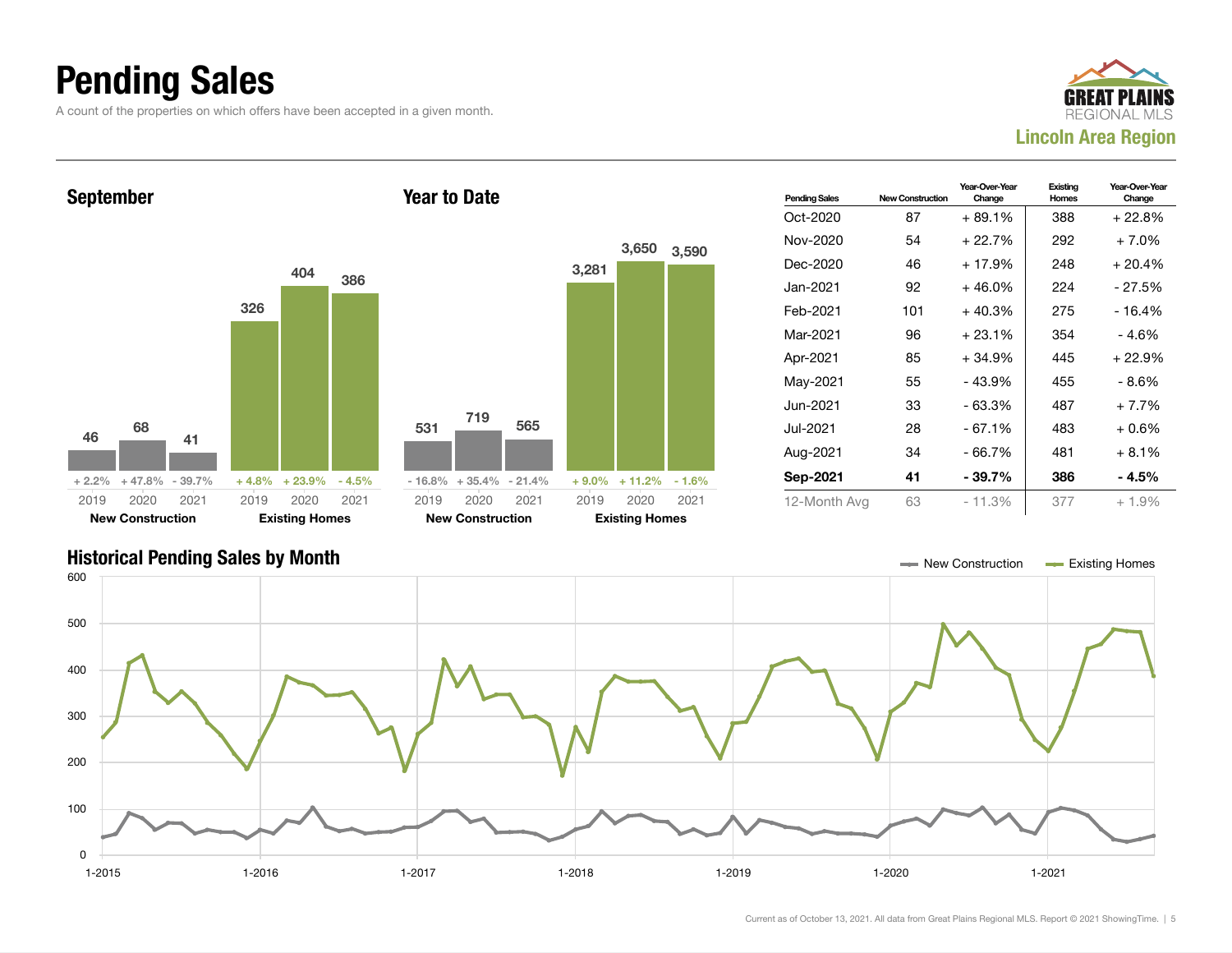### Closed Sales

A count of the actual sales that closed in a given month.





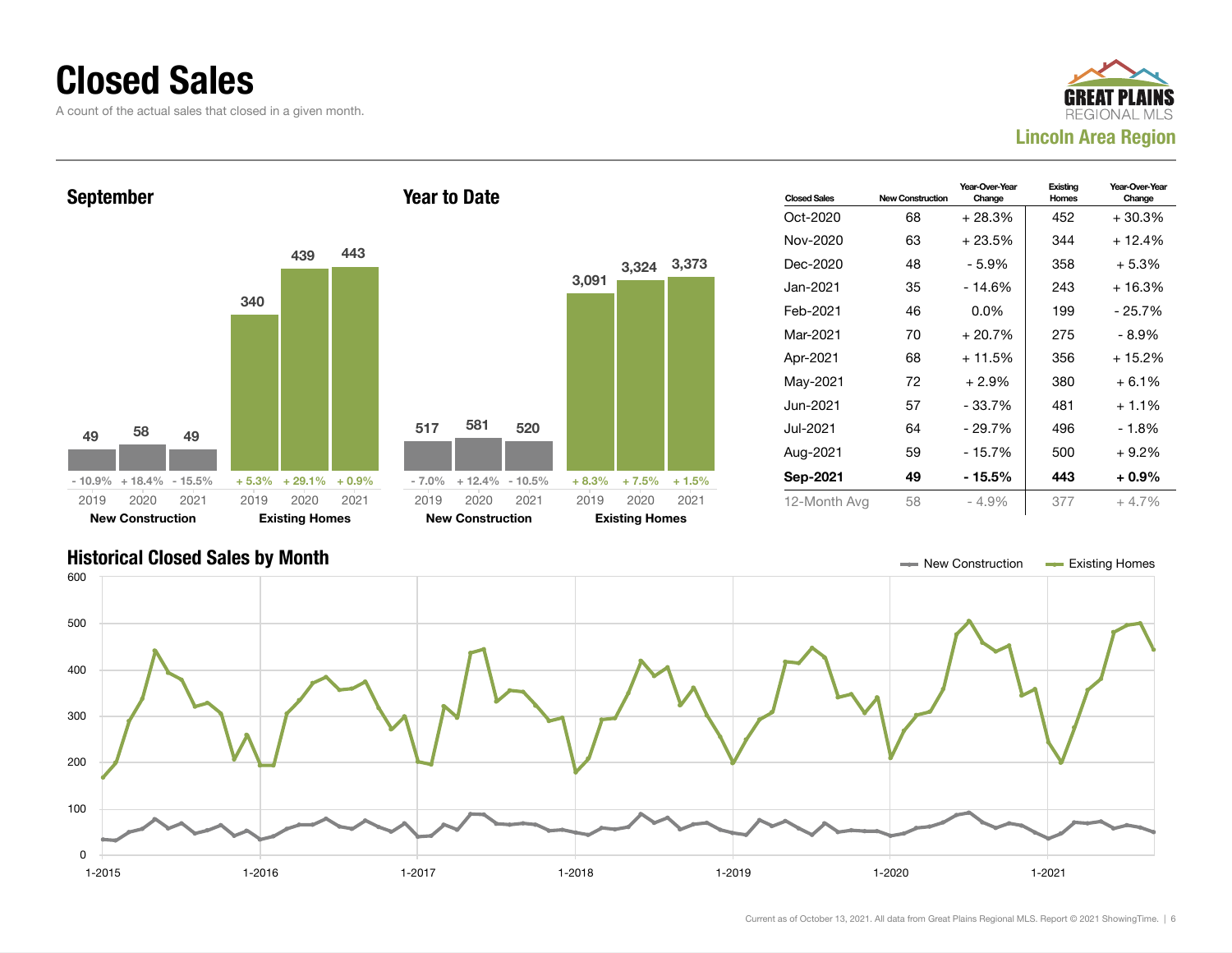### Days on Market Until Sale

Average number of days between when a property is listed and when an offer is accepted in a given month.





|                                               | LUL II IIIIU IU IIUL LIIU UVULUUU UI LIIU IIIUIVIUULI IIUUI UU UDUVU. |  |
|-----------------------------------------------|-----------------------------------------------------------------------|--|
| Historical Days on Market Until Sale by Month | $\equiv$ New Construction $\equiv$ Existing Homes                     |  |

| Days on Market | <b>New Construction</b> | Year-Over-Year<br>Change | Existing<br>Homes | Year-Over-Year<br>Change |
|----------------|-------------------------|--------------------------|-------------------|--------------------------|
| Oct-2020       | 41                      | - 34.9%                  | 9                 | $-57.1%$                 |
| Nov-2020       | 42                      | $-46.8%$                 | 10                | - 52.4%                  |
| Dec-2020       | 30                      | $-51.6%$                 | 13                | $-55.2%$                 |
| Jan-2021       | 42                      | $-30.0\%$                | 12                | - 58.6%                  |
| Feb-2021       | 31                      | - 56.3%                  | 14                | - 51.7%                  |
| Mar-2021       | 45                      | $-11.8%$                 | 12                | - 58.6%                  |
| Apr-2021       | 58                      | $-26.6%$                 | 9                 | $-57.1%$                 |
| May-2021       | 43                      | $-41.1%$                 | 7                 | $-50.0%$                 |
| Jun-2021       | 44                      | $-26.7%$                 | 5                 | $-72.2%$                 |
| Jul-2021       | 39                      | $-31.6%$                 | 6                 | $-62.5%$                 |
| Aug-2021       | 48                      | $+2.1%$                  | 7                 | $-41.7%$                 |
| Sep-2021       | 34                      | $0.0\%$                  | 8                 | - 27.3%                  |
| 12-Month Avg*  | 42                      | $-30.5%$                 | 9                 | $-54.5%$                 |

\* Days on Market for all properties from October 2020 through September 2021. This is not the average of the individual figures above.

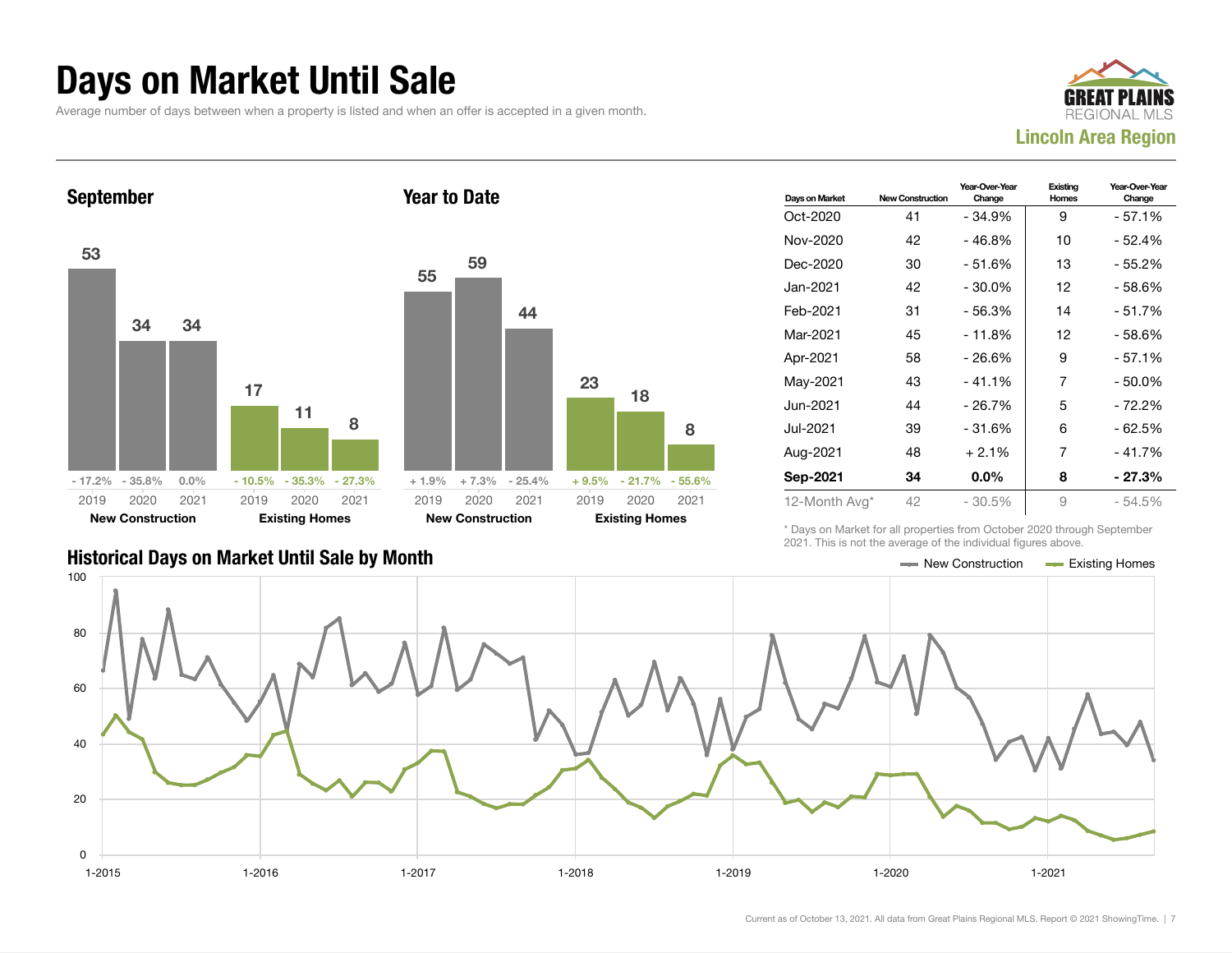### Median Closed Price

Point at which half of the sales sold for more and half sold for less, not accounting for seller concessions, in a given month.



September \$315,000 \$312,000 \$379,906 + 14.5% - 1.0% + 21.8% \$199,700 \$21 \$250,000  $+ 11.0% +$ 2019 New Construction 2020 2021 2019 **Existing** 2020 2021 Year to Date \$304,863 \$326,089 \$355,008 + 2.8% + 7.0% + 8.9% 2019

| <b>Median Closed Price</b> | New Construction | Year-Over-Year<br>Change | Existina<br>Homes | Year-Over-Year<br>Change |
|----------------------------|------------------|--------------------------|-------------------|--------------------------|
| Oct-2020                   | \$337,245        | $+4.8%$                  | \$215,750         | $+12.4%$                 |
| Nov-2020                   | \$360,000        | $+9.4%$                  | \$219,500         | + 20.7%                  |
| Dec-2020                   | \$347,500        | $+12.1%$                 | \$211.500         | + 11.3%                  |
| Jan-2021 <b>.</b>          | \$340,382        | $+7.1%$                  | \$210,000         | + 13.5%                  |
| Feb-2021                   | \$307,016        | - 3.5%                   | \$222,000         | $+23.4%$                 |
| Mar-2021                   | \$349.489        | $+8.4%$                  | \$219,500         | + 15.6%                  |
| Apr-2021                   | \$342,311        | $+6.4%$                  | \$233,500         | + 22.9%                  |
| May-2021                   | \$389,475        | + 19.4%                  | \$230,000         | $+9.5%$                  |
| Jun-2021                   | \$369,900        | $+10.8%$                 | \$243,000         | $+17.4%$                 |
| Jul-2021                   | \$347.669        | $+1.7%$                  | \$240.750         | $+8.2%$                  |
| Aug-2021                   | \$375,000        | + 14.6%                  | \$247,000         | + 14.9%                  |
| Sep-2021                   | \$379,906        | + 21.8%                  | \$250,000         | + 16.4%                  |
| 12-Month Avg*              | \$354,000        | $+8.7\%$                 | \$230,000         | $+15.0\%$                |

\* Median Closed Price for all properties from October 2020 through September 2021. This is not the average of the individual figures above.

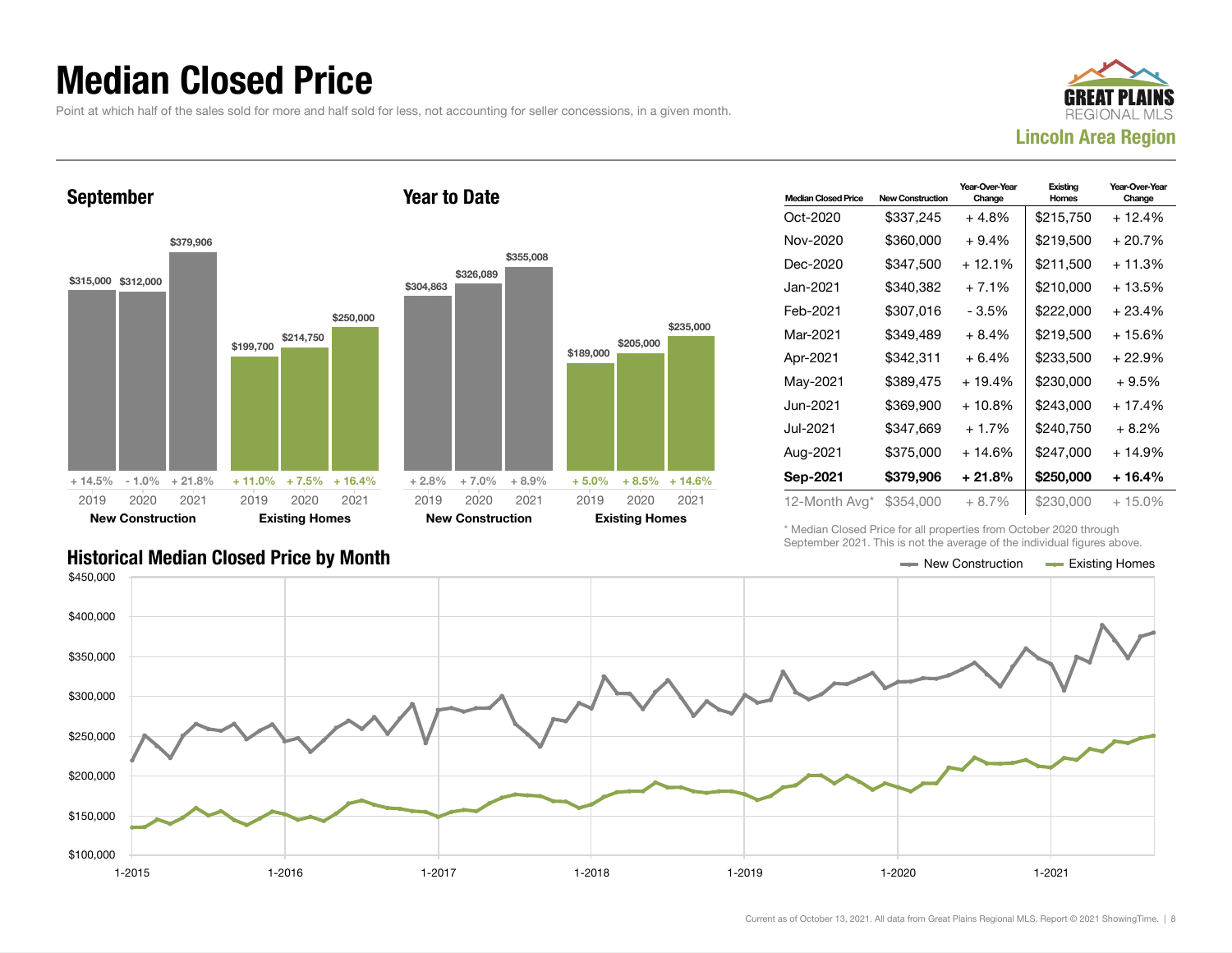### Average Closed Price

Average sales price for all closed sales, not accounting for seller concessions, in a given month.



September \$323,980 \$329,241 \$390,049 + 15.8% + 1.6% + 18.5% \$231,205 \$250,493 \$287,650  $+ 7.9\% + 8.3\% + 14.8\%$ 2019 New Construction 2020 2021 2019 Existing Homes 2020 2021 Year to Date \$314,257 \$337,349 \$369,603  $+ 1.8\% + 7.3\% + 9.6\%$ \$219,942 \$234,391 \$270,607 + 2.2% + 6.6% + 15.5% 2019 New Construction 2020 2021 2019 Existing Homes 2020 2021

| <b>Average Closed Price</b> | <b>New Construction</b> | Year-Over-Year<br>Change | Existing<br><b>Homes</b> | Year-Over-Year<br>Change |
|-----------------------------|-------------------------|--------------------------|--------------------------|--------------------------|
| Oct-2020                    | \$339,299               | $+0.5\%$                 | \$247,860                | + 12.2%                  |
| Nov-2020                    | \$375,004               | $+12.0%$                 | \$241,377                | + 13.0%                  |
| Dec-2020                    | \$361.118               | $+13.1%$                 | \$249.325                | + 12.7%                  |
| Jan-2021                    | \$374.898               | $+16.2%$                 | \$240.872                | + 15.9%                  |
| Feb-2021                    | \$314,972               | - 3.3%                   | \$241,791                | $+11.7%$                 |
| Mar-2021                    | \$365,658               | $+4.7%$                  | \$249.635                | + 15.8%                  |
| Apr-2021                    | \$369,020               | $+8.4%$                  | \$258,235                | $+16.2%$                 |
| May-2021                    | \$388,527               | $+19.1%$                 | \$262,225                | + 13.0%                  |
| Jun-2021.                   | \$360,278               | $+4.3%$                  | \$278.194                | $+21.4%$                 |
| Jul-2021                    | \$357,646               | $+3.5%$                  | \$283,712                | $+13.1%$                 |
| Aug-2021                    | \$396,316               | $+17.1%$                 | \$287,826                | $+14.4%$                 |
| Sep-2021                    | \$390,049               | + 18.5%                  | \$287,650                | + 14.8%                  |
| 12-Month Avg*               | \$366,559               | $+9.1%$                  | \$264.430                | $+14.6%$                 |

\* Average Closed Price for all properties from October 2020 through September 2021. This is not the average of the individual figures above.

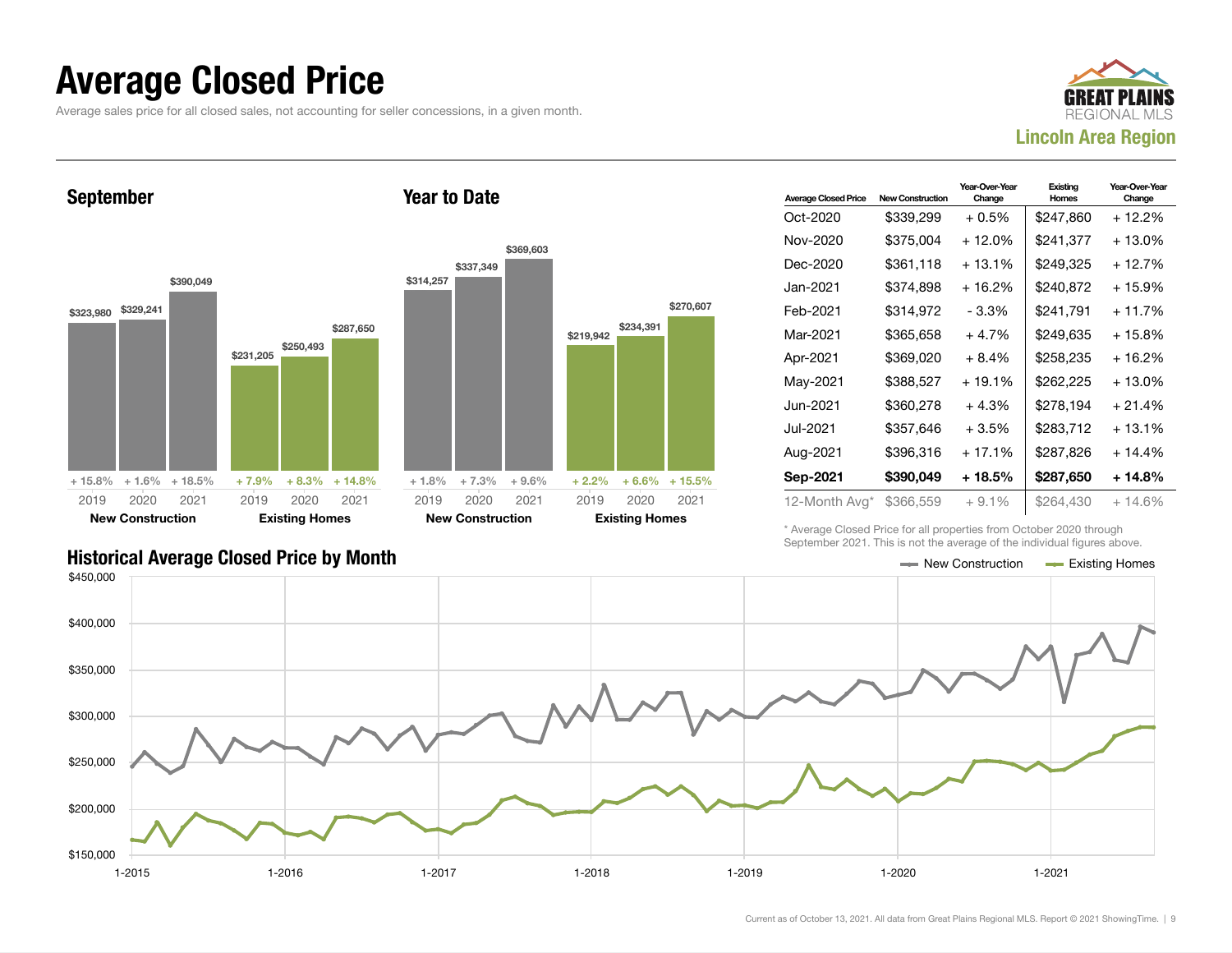### Percent of List Price Received

Percentage found when dividing a property's sales price by its most recent list price, then taking the average for all properties sold in a given month, not accounting for seller concessions.





| Pct. of List Price<br>Received | <b>New Construction</b> | Year-Over-Year<br>Change | Existing<br>Homes | Year-Over-Year<br>Change |
|--------------------------------|-------------------------|--------------------------|-------------------|--------------------------|
| Oct-2020                       | 101.3%                  | $+0.9\%$                 | 100.5%            | $+2.3%$                  |
| Nov-2020                       | 101.3%                  | $+0.7%$                  | 100.2%            | $+2.3%$                  |
| Dec-2020                       | 100.6%                  | $0.0\%$                  | 100.0%            | $+2.2\%$                 |
| Jan-2021.                      | 100.8%                  | $+0.5%$                  | 100.0%            | $+2.6%$                  |
| Feb-2021                       | 100.9%                  | $-0.1\%$                 | 100.7%            | $+3.1\%$                 |
| Mar-2021                       | 100.8%                  | $-0.7\%$                 | 101.9%            | $+3.0\%$                 |
| Apr-2021                       | 101.7%                  | $+0.9%$                  | 103.0%            | $+3.7%$                  |
| May-2021                       | 101.5%                  | $+1.4%$                  | 104.0%            | $+4.6%$                  |
| Jun-2021.                      | 100.9%                  | $+0.7\%$                 | 103.6%            | $+3.7%$                  |
| Jul-2021.                      | 101.0%                  | $+0.8%$                  | 103.2%            | $+2.7%$                  |
| Aug-2021                       | 102.2%                  | $+1.7%$                  | 101.5%            | $+0.6%$                  |
| Sep-2021                       | 101.3%                  | $+0.9\%$                 | 100.4%            | $-0.4\%$                 |
| 12-Month Avg*                  | 101.2%                  | $+0.7\%$                 | 101.7%            | $+2.4%$                  |

\* Pct. of List Price Received for all properties from October 2020 through September 2021. This is not the average of the individual figures above.



### Historical Percent of List Price Received by Month New Construction According Homes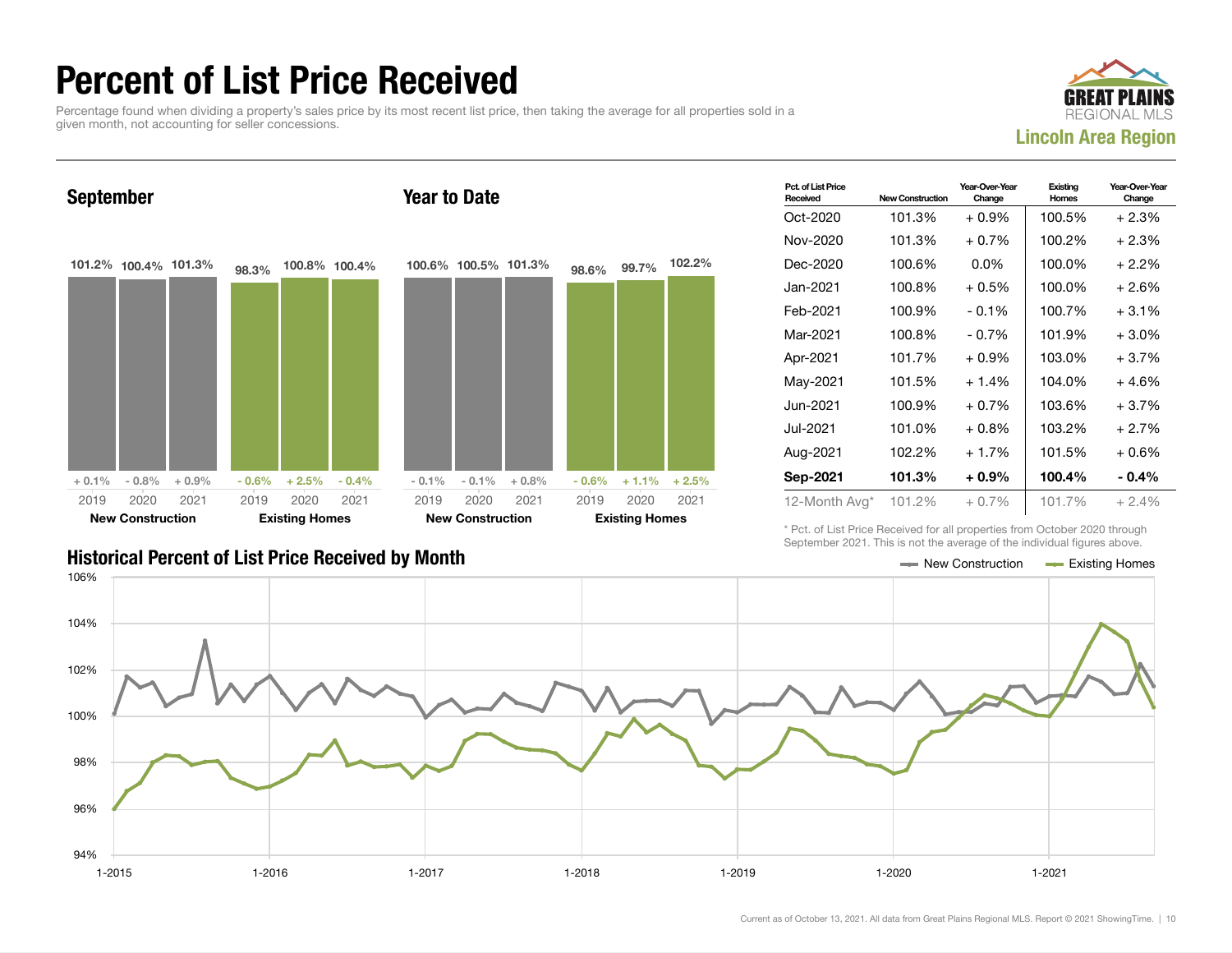## Housing Affordability Index

This index measures housing affordability for the region. For example, an index of 120 means the median household income is 120% of what is necessary to qualify for the median-priced home under prevailing interest rates. A higher number means greater affordability.



September 121 134 112  $0.0\%$  + 10.7% - 16.4% 191 195 170  $+3.2\%$   $+2.1\%$   $-12.8\%$ 2019 New Construction 2020 2021 2019 Existing Homes 2020 2021 Year to Date 125 128 120  $+ 11.6\% + 2.4\% - 6.3\%$ 202 204 181 + 9.2% + 1.0% - 11.3% 2019 New Construction 2020 2021 2019 Existing Homes 2020 2021

| <b>Affordability Index</b> | <b>New Construction</b> | Year-Over-Year<br>Change | Existing<br>Homes | Year-Over-Year<br>Change |
|----------------------------|-------------------------|--------------------------|-------------------|--------------------------|
| Oct-2020                   | 125                     | $+5.9\%$                 | 195               | - 1.0%                   |
| Nov-2020                   | 118                     | $+2.6%$                  | 193               | - 7.2%                   |
| Dec-2020                   | 123                     | $+0.8%$                  | 202               | + 1.5%                   |
| Jan-2021.                  | 126                     | $+2.4%$                  | 205               | - 2.8%                   |
| Feb-2021                   | 139                     | $+12.1%$                 | 193               | - 12.3%                  |
| Mar-2021                   | 119                     | - 3.3%                   | 190               | $-9.1%$                  |
| Apr-2021                   | 122                     | $-2.4%$                  | 179               | - 15.6%                  |
| May-2021                   | 108                     | $-12.9%$                 | 183               | - 5.2%                   |
| Jun-2021.                  | 114                     | - 6.6%                   | 173               | - 12.2%                  |
| Jul-2021.                  | 122                     | $+0.8%$                  | 177               | - 4.8%                   |
| Aug-2021                   | 113                     | $-11.0%$                 | 172               | - 11.3%                  |
| Sep-2021                   | 112                     | - 16.4%                  | 170               | - 12.8%                  |
| 12-Month Avg               | 120                     | $-2.4\%$                 | 186               | $-7.9\%$                 |

### Historical Housing Affordability Index by Month New Construction Existing Homes

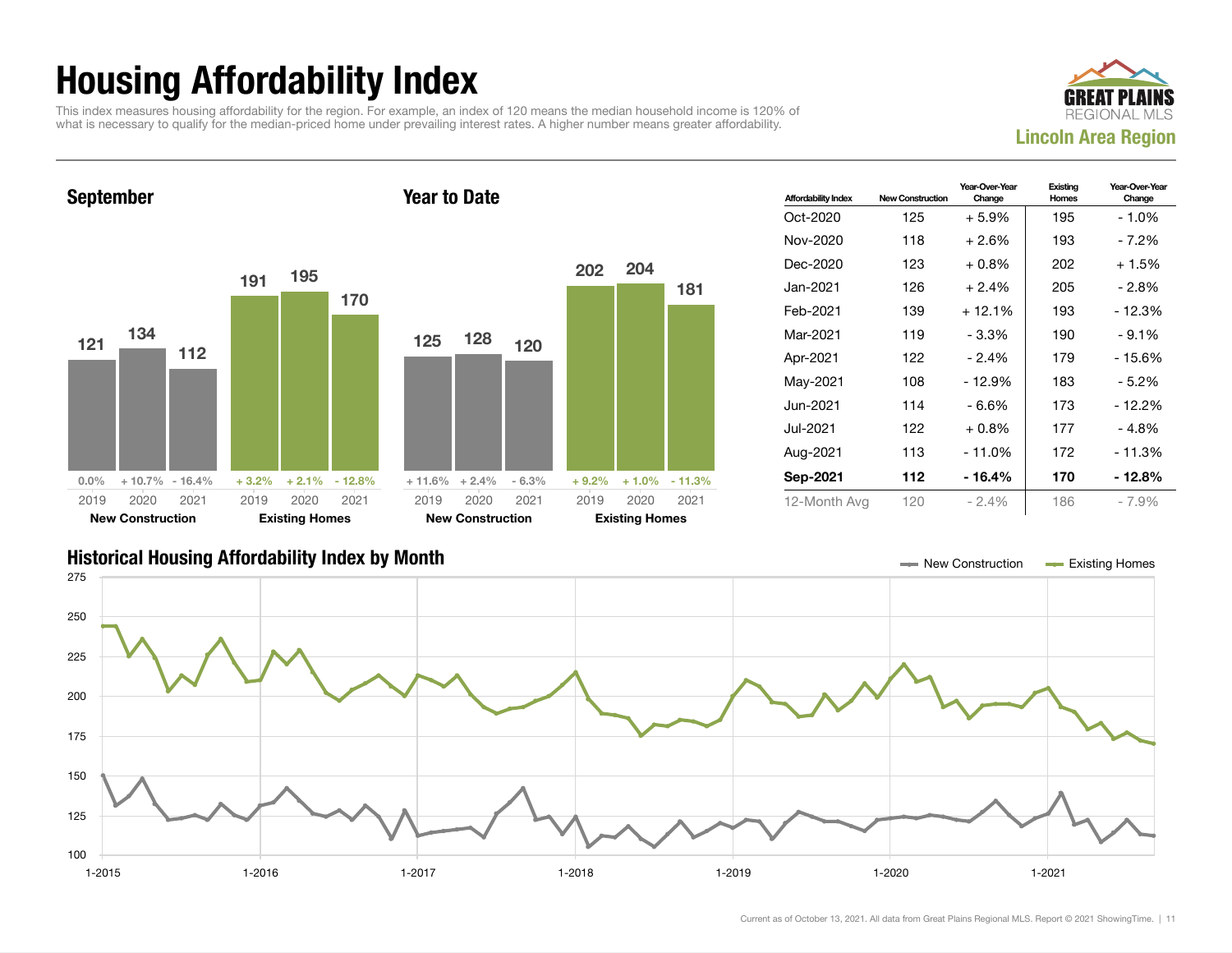### Inventory of Homes for Sale

The number of properties available for sale in active status at the end of a given month.





### Historical Inventory of Homes for Sale by Month New Construction Existing Homes

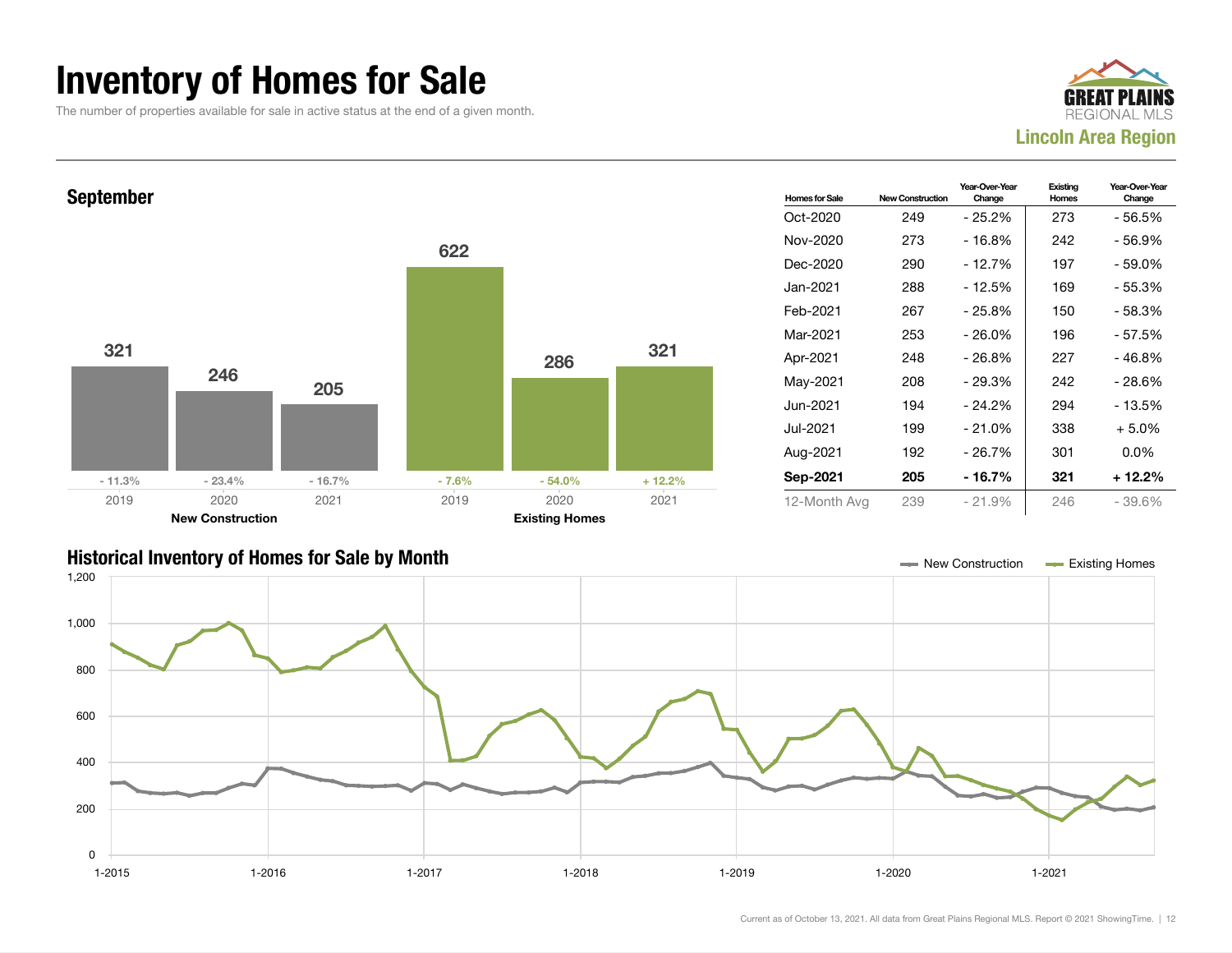## Months Supply of Inventory

The inventory of homes for sale at the end of a given month, divided by the average monthly pending sales from the last 12 months.





| <b>Months Supply</b> | <b>New Construction</b> | Year-Over-Year<br>Change | Existing<br>Homes | Year-Over-Year<br>Change |
|----------------------|-------------------------|--------------------------|-------------------|--------------------------|
| Oct-2020             | 3.4                     | - 43.3%                  | 0.7               | - 63.2%                  |
| Nov-2020             | 3.6                     | $-39.0%$                 | 0.6               | $-64.7%$                 |
| Dec-2020             | 3.8                     | $-36.7%$                 | 0.5               | - 64.3%                  |
| Jan-2021             | 3.7                     | - 40.3%                  | 0.5               | - 54.5%                  |
| Feb-2021             | 3.3                     | $-49.2%$                 | 0.4               | $-60.0\%$                |
| Mar-2021             | 3.1                     | $-49.2%$                 | 0.5               | - 61.5%                  |
| Apr-2021             | 3.0                     | $-50.8%$                 | 0.6               | $-50.0\%$                |
| May-2021             | 2.6                     | $-48.0%$                 | 0.7               | $-30.0\%$                |
| Jun-2021             | 2.6                     | - 38.1%                  | 0.8               | $-20.0%$                 |
| Jul-2021             | 2.8                     | - 28.2%                  | 0.9               | $0.0\%$                  |
| Aug-2021             | 3.0                     | $-21.1%$                 | 0.8               | $0.0\%$                  |
| Sep-2021             | 3.3                     | $-5.7%$                  | 0.9               | $+12.5%$                 |
| 12-Month Avg*        | 3.2                     | $-39.7%$                 | 0.7               | - 44.1%                  |

\* Months Supply for all properties from October 2020 through September 2021. This is not the average of the individual figures above.